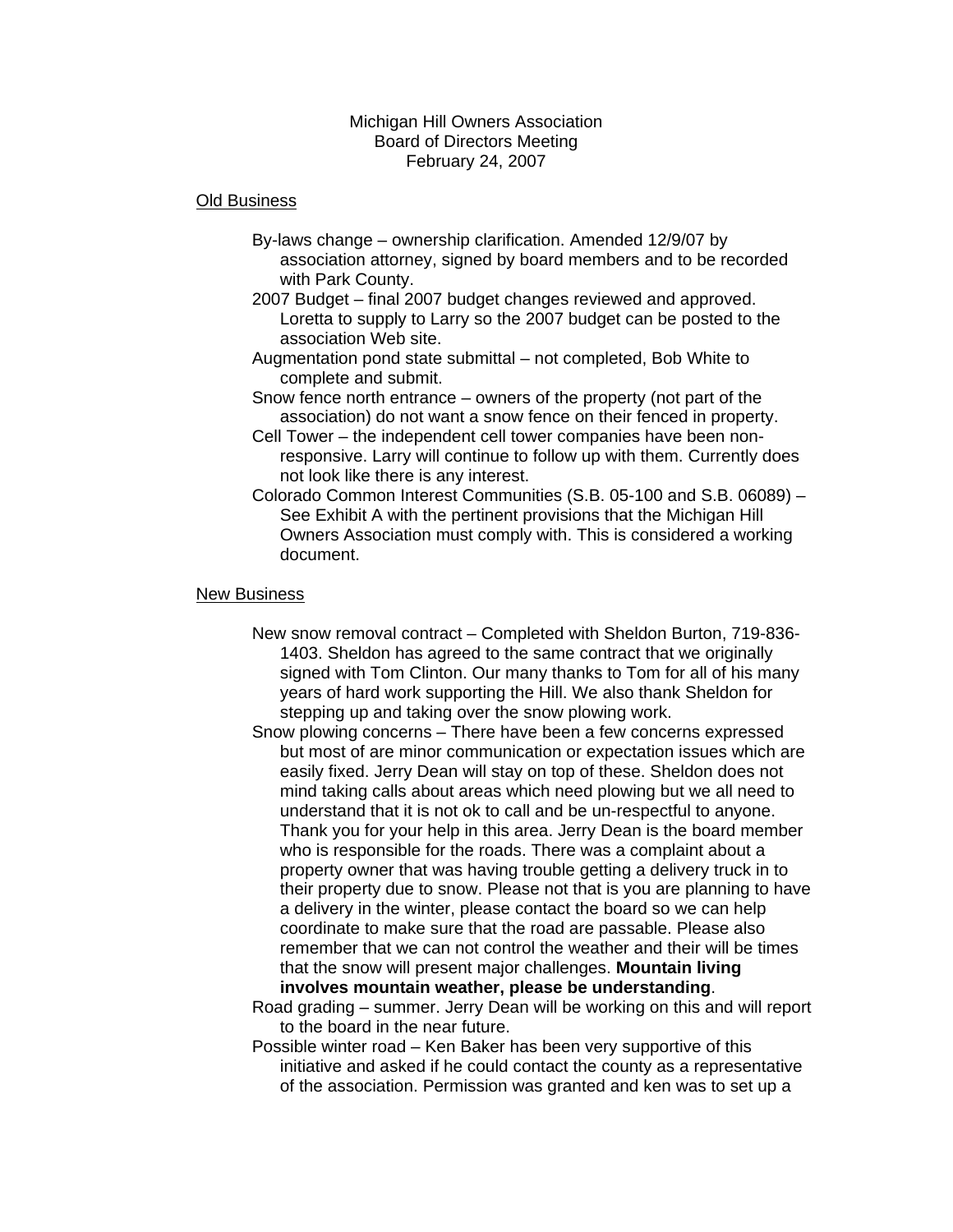meeting with the county to discuss the possibility of a new "winter access only" road.

Long-term snow plowing plan The following were briefly discussed

without any decisions for any long-term plans:

Turnkey contract

Buy or Lease snow equipment – possibly buy a snow blower for a BobCat and lease one (BobCat) from a property owner for those few times that a plow truck is not enough. Other ideas

ACC report – no recent activity

Local Ambulance Service – a letter was sent to the Colorado Department of Health regarding low supplies of oxygen and other medications that should be routinely available in the local ambulance.

Jerry moved and Loretta seconded and meeting was adjourned.

Larry McClymonds, president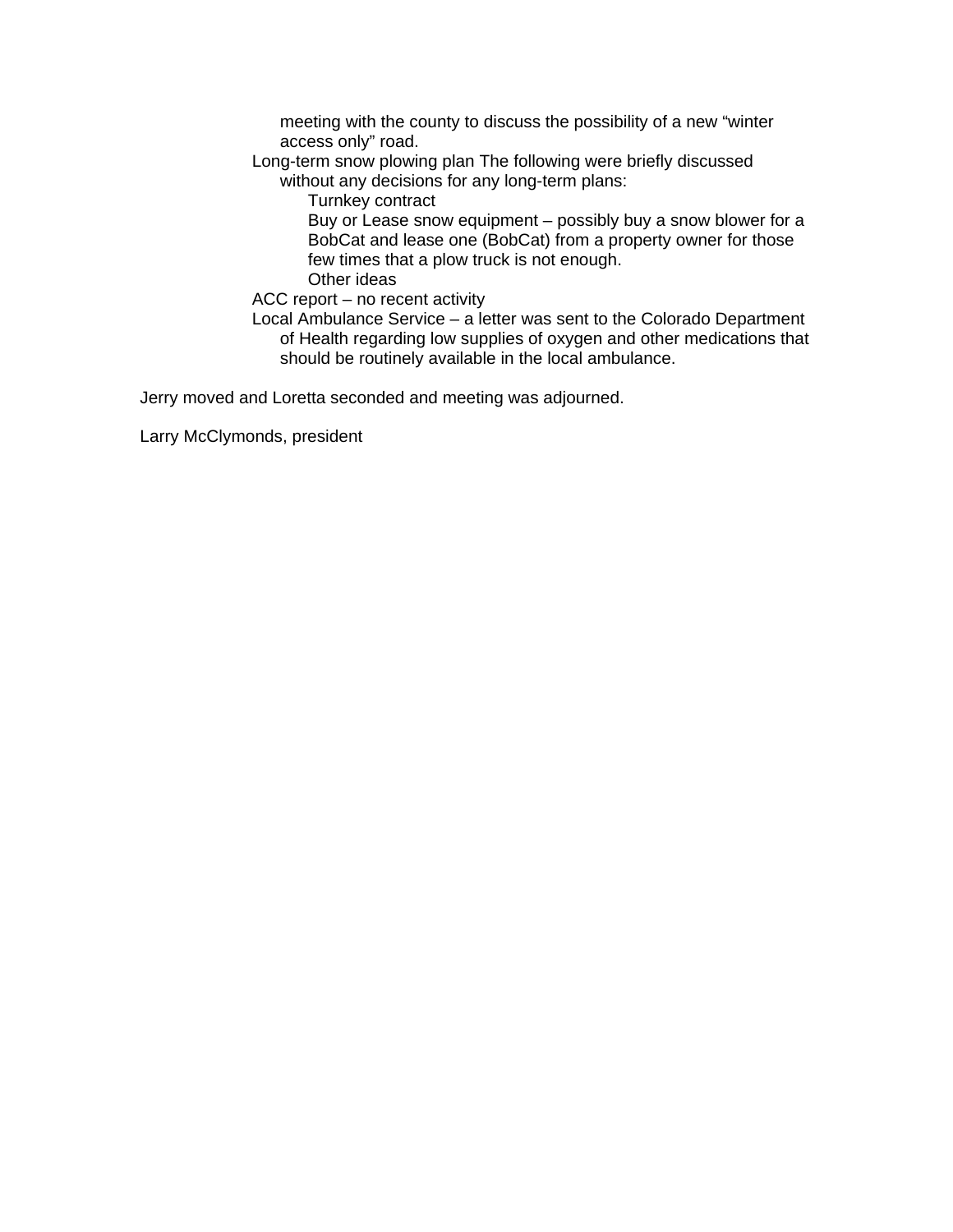# **Exhibit A**

### Colorado Common Interest Communities (S.B. 05-100 and S.B. 06089) Effective January 1, 2006 Michigan Hill Owners Association Compliance Plan

- 1) General Governance
	- a) must maintain accurate financial records
	- b) written policies and procedures
		- i) collecting unpaid assessments
		- ii) handling board member conflicts of interests
		- iii) conducting meetings
		- iv) enforcing covenants and rules
		- v) owner inspection and copying of association records
		- vi) investing reserve funds
		- vii) adopting and amending policies, procedures, and rules
		- viii) addressing disputes between the association and owners
	- c) Notice of owner meetings
		- i) Association must post the notice of any annual or special owner meeting in a conspicuous place. The notice must state time, place and agenda including proposed declaration or bylaw amendments, budget changes and proposal to remove board member(s). Accomplished through meeting notices and the Web site (http://www.MHHOA.com).
	- d) Owner participation in Board Meetings
		- i) Requires that owners be allowed to speak before the board takes a vote on any matter under discussion. The association permits owners to speak.
	- e) Association Records
		- i) Must keep permanent records
			- (1) minutes of all board and owner meetings
			- (2) all actions taken by board or owners by written ballot
			- (3) all actions take by a committee of the board on behalf of the association
			- (4) all waivers of the notice requirements for owners, board member, or committee meetings
		- ii) Association must keep a copy at its principal office
			- (1) articles of incorporation
			- (2) declaration
			- (3) covenants
			- (4) bylaws
			- (5) board resolutions affecting owners
			- (6) minutes of all owner meetings and records of any actions taken by owners without a meeting for past three years
			- (7) all written communications within last three years to owners
			- (8) list of names and address of board members and officers
			- (9) most recent annual report
			- (10) financial audits or reviews N/A does not meet dollar requirement
		- iii) Association must maintain these records in written form.
		- iv) Association must maintain a record or all owner names and addresses
		- v) Owner inspection and copying of Association records